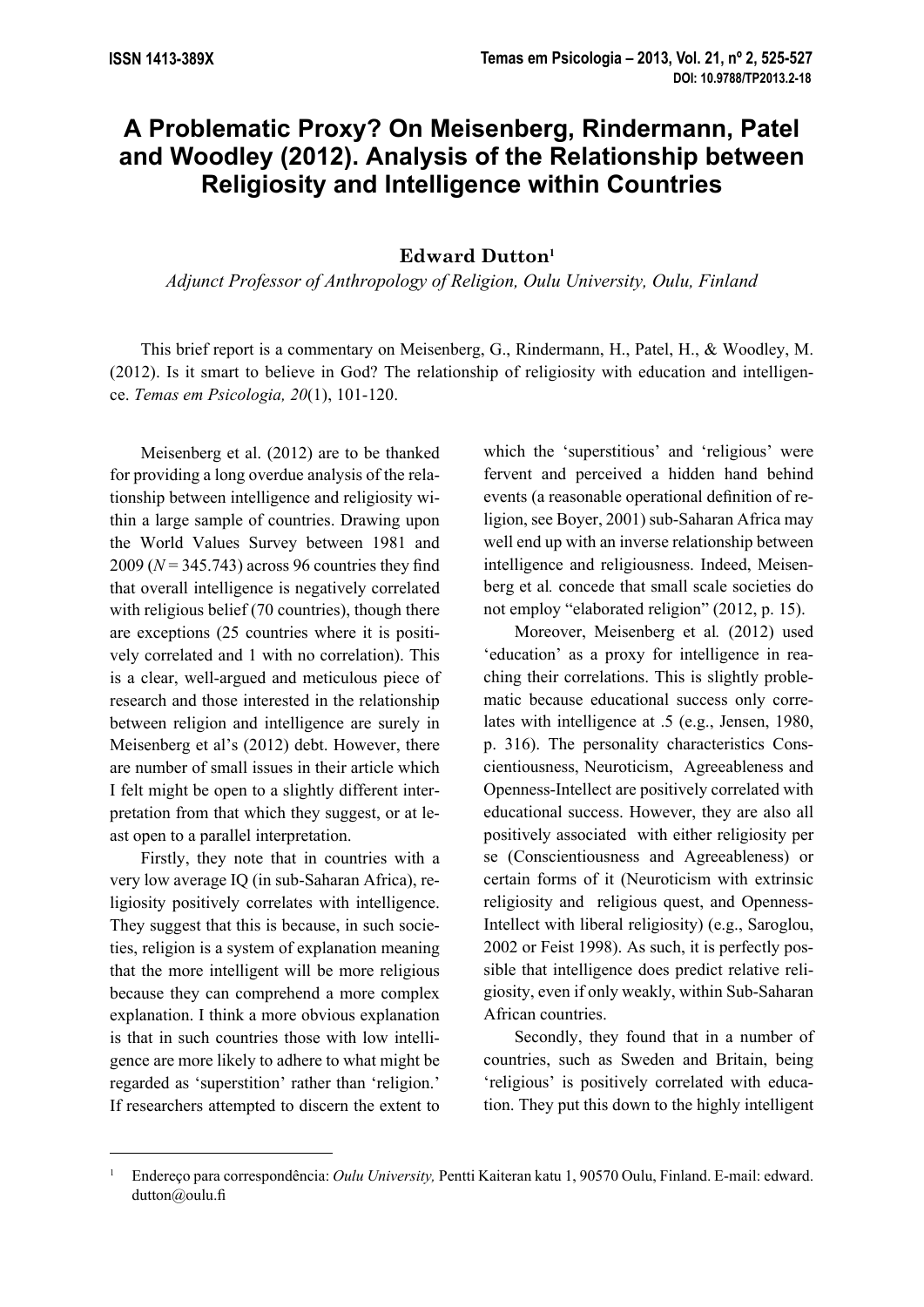rationalizing their own desire to be religious and arguing that there are two separate realms, somehow permitting them to identify as rational and concomitantly obtain the benefits of religion. They argue that this is congruous with research indicating that physical scientists are more religious than social scientists (e.g., Gross & Simmons, 2009), though it might be noted that Ecklund and Scheitle (2007) found the opposite with sample of scholars from only the most elite US institutions. But this supposed 'separating of realms,' a rationally justified religion in itself, sounds very much like liberal religiosity (which, at its extremes, some might legitimately call atheism whatever adherents call it) which is, anyway, associated with relatively high intelligence (see Argyle, 1958 or Kanazawa, 2010), though not as high as the intelligence associated with atheism. It might be argued that in countries with strong welfare states it may even be that it is more stressful to be in a high status profession than in a low status one, which would promote high religiosity amongst those of high status. However, a survey of the studies indicates that this is not the case. Those of low status are more stressed (e.g. Berry & Ataca, 2010, p. 644). As such, the simplest explanation for their finding is that education is an imperfect proxy for intelligence and that the same personality factors which predict educational success predict religiosity. In addition, Meisenberg et al*'*s (2012) datasets do not appear to clearly distinguish between, for example, having a degree and having a doctorate. Thus, broadly, in certain countries, education may positively correlate with religiosity due to a failure to distinguish between different levels of higher education.

Thirdly, they noted that in South Korea, Buddhists have the lowest education, followed by Catholics and followed by Protestants (who are regarded as the most religious). But, again, education is an imperfect proxy for intelligence. They explain the difference by arguing that Protestantism is attractive to the highly educated because, with its internally consistent system of dogmatic teachings, it is rather like science. Indeed, they hypothesize that religions with a 'positive attitude to critical thinking' will be

more attractive to the educated. This may be so, but, as already emphasized, education is an imperfect proxy for intelligence. So, the simplest explanation is that Protestantism provides more order and structure. This is attractive to people of high Conscientiousness and Conscientiousness strongly predicts years of education. And in addition, as Meisenberg et al. (2012) rightly point out, the educated are likely to be higher in Openness-Intellect and Protestantism is relatively new to South Korea and originally flourished, in the nineteenth century, amongst the more educated, also partly explaining the relationship (see Yu, 2002).

Finally, they observe that amongst the Mormons education positively correlates with religiosity (see Albrecht & Heaton, 1984; Charlton, 2012; Merrill, Lyon, & Jensen, 2003; Stark, 2005). However, they point out that the most intelligent Mormons are likely, every generation, to leave such a religion, explaining the positive relationship. If Mormons are more educated than the general population then, as discussed, personality factors may to be behind this rather than intelligence *per se*.

I hope these suggestions move the debate on but I should emphasize that they are, of course, relatively minor. Meisenberg et al. (2012) is an extremely useful article for Religious Studies scholars and deserves to be widely read.

## **References**

- Albrecht, S. L., & Heaton, T. B. (1984). Secularization, higher education and religiosity. *Review of Religious Research, 26*, 43-58.
- Argyle, M. (1958). *Religious behaviour*. London: Routledge.
- Berry, J. W., & Ataca, B. (2010). Culture factors in stress. In G. Fink (Ed.), *Stress consequences: Mental, neurological and socioeconomic.* New York: Academic Press.
- Boyer, P. (2001). *Religion explained: The human instincts that fashion gods, spirits and ancestors.*  London: William Heinnemann.
- Charlton, B. (2012, September 7). British Mormon fertility and its determinants. In *Mormon Fertility.* Retrieved from http://mormonfertility. blogspot.co.uk/